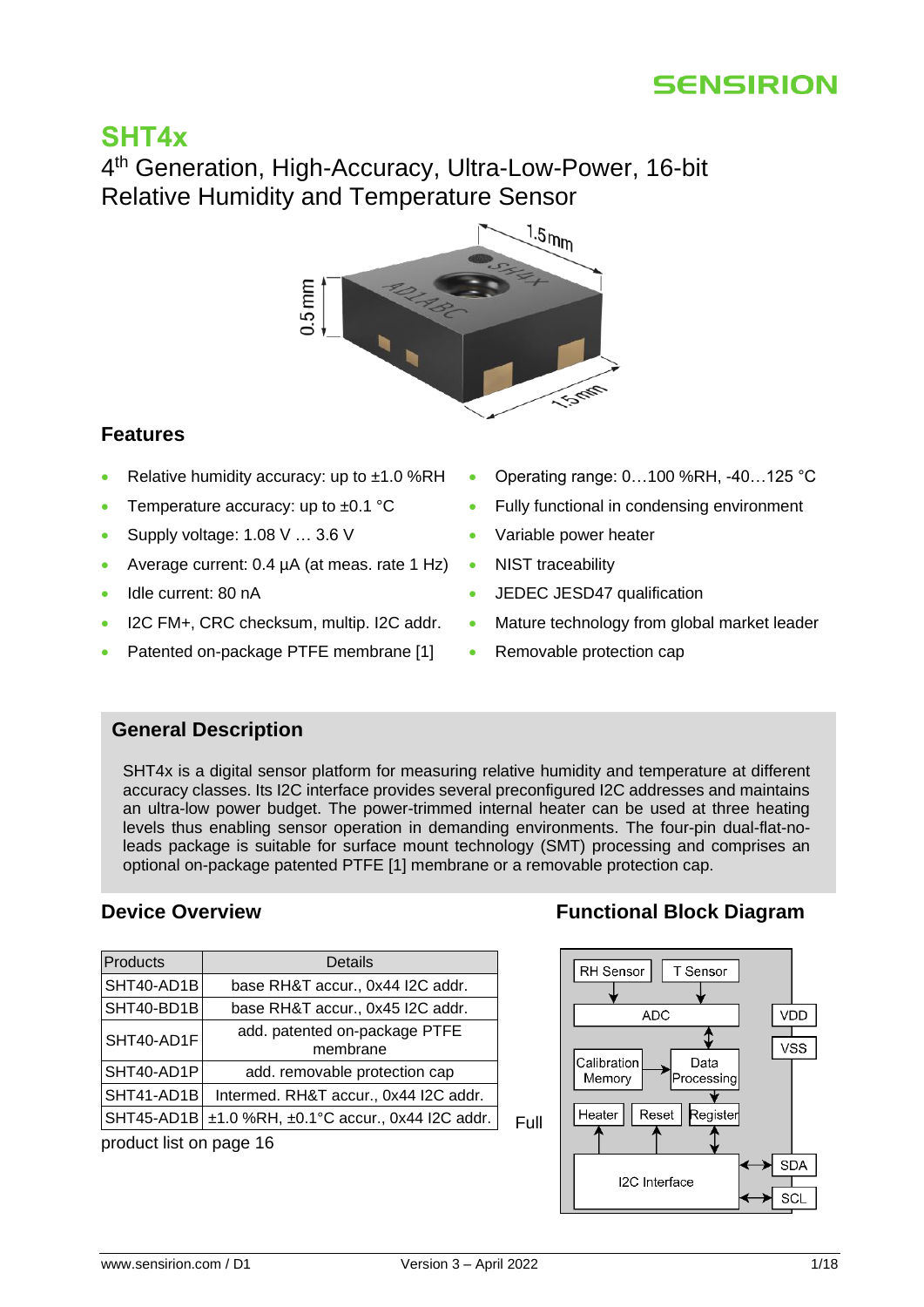# **Contents**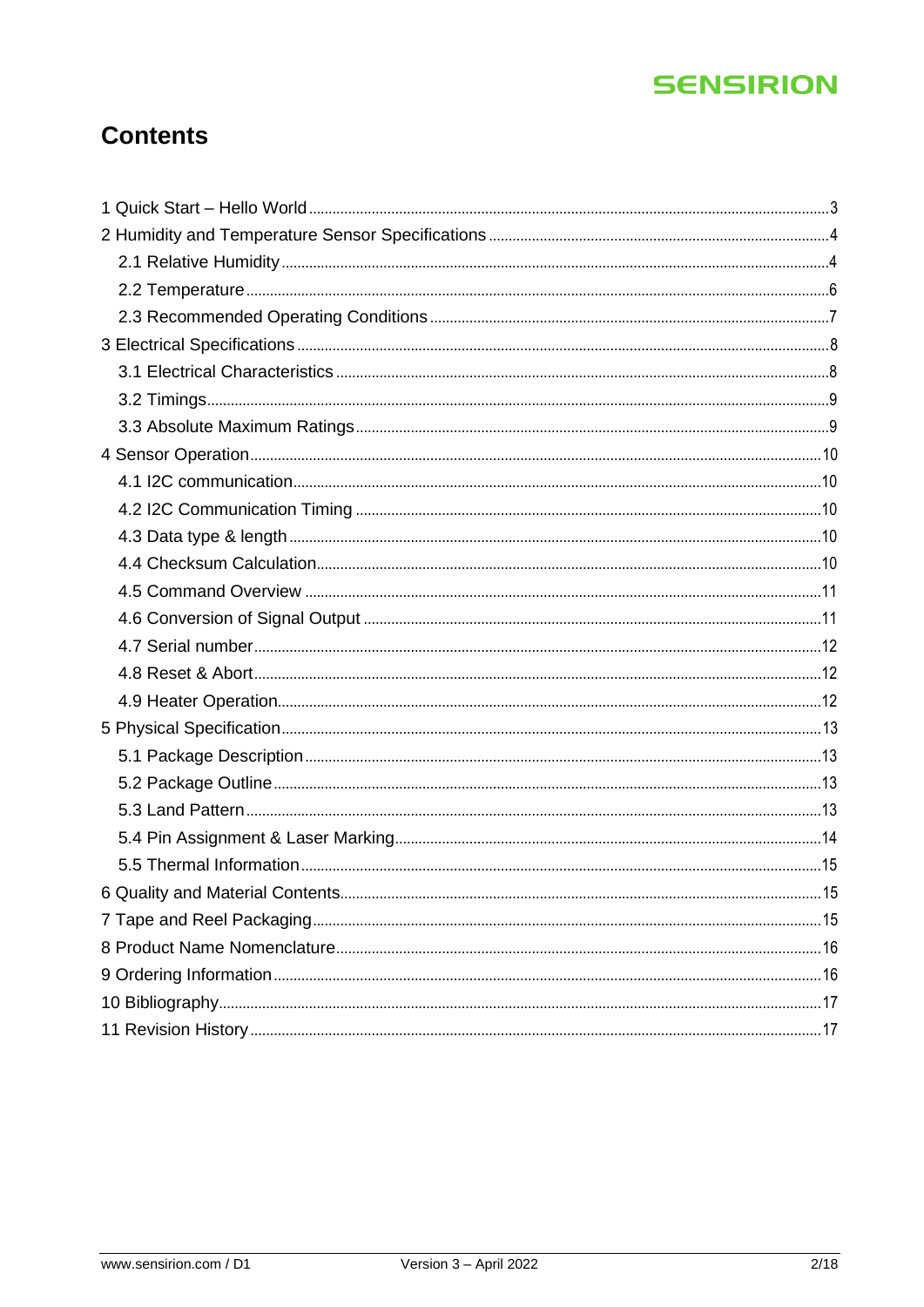### <span id="page-2-0"></span>**1 Quick Start – Hello World**

A typical application circuit for SHT4x is shown on the left-hand side of **[Figure 1](#page-2-1)**. After reaching the minimal supply voltage and allowing for the maximal power-up time of 1 ms the sensor is ready for I2C communication. The quickest way to measure humidity and temperature is pseudo-coded on the right-hand side of **[Figure 1](#page-2-1)**. Together with the conversion formulae given in equations [\( 1](#page-10-2) ), [\( 2](#page-10-3) ), and [\( 3](#page-10-4) ), the digital signals can be translated into relative humidity and temperature readings.



<span id="page-2-1"></span>**Figure 1:** Typical application circuit (left) and pseudo code (right) for easy starting. For details on the signal cropping in the last four lines see **section [4.6](#page-10-1)**.

Find code resources and embedded drivers on: https://github.com/Sensirion/embeddedsht/releases



CAD files can be downloaded from SnapEDA: [https://www.snapeda.com/search/?q=sht4%3F-](https://www.snapeda.com/search/?q=sht4%3F-&search-type=parts) [&search-type=parts](https://www.snapeda.com/search/?q=sht4%3F-&search-type=parts)

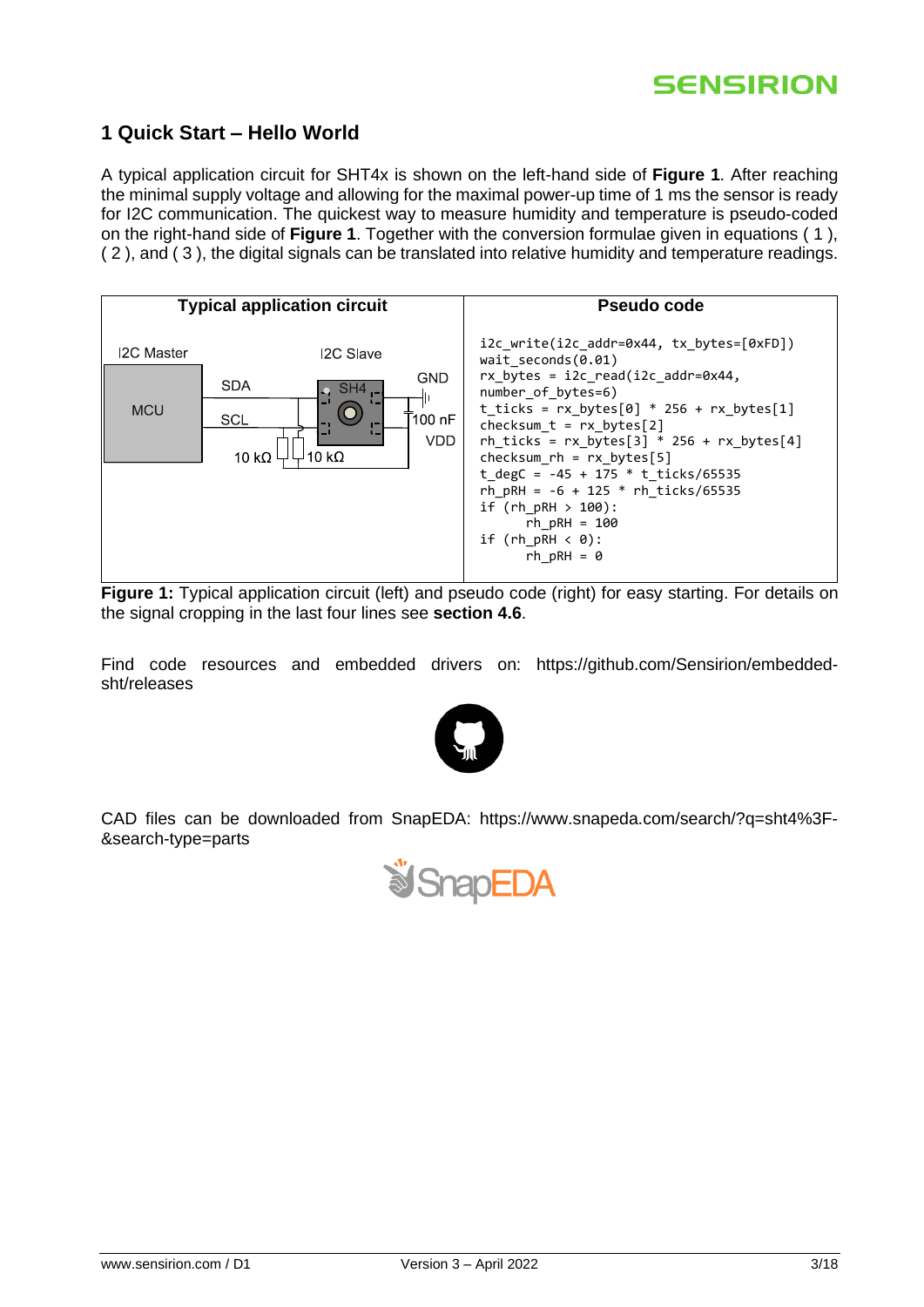### <span id="page-3-0"></span>**2 Humidity and Temperature Sensor Specifications**

Every SHT4x is individually tested and calibrated and is identifiable by its unique serial number (see section [4.7](#page-11-0) for details on the serial number). For the calibration, Sensirion uses transfer standards, which are subject to a scheduled calibration procedure. The calibration of the reference, used for the calibration of the transfer standards, is NIST traceable through an ISO/IEC 17025 accredited laboratory.

#### <span id="page-3-1"></span>**2.1 Relative Humidity**

<span id="page-3-2"></span>

| Parameter                        | Conditions            | Value        | Units |
|----------------------------------|-----------------------|--------------|-------|
|                                  | typ.                  | ±1.8         | %RH   |
| SHT40 RH accuracy <sup>1</sup>   | max.                  | see Figure 2 |       |
| SHT41 RH accuracy <sup>1</sup>   | typ.                  | ±1.8         | %RH   |
|                                  | max.                  | see Figure 3 |       |
| SHT45 $RH$ accuracy <sup>1</sup> | typ.                  | ±1.0         | %RH   |
|                                  | max.                  | see Figure 4 |       |
|                                  | high                  | 0.08         | %RH   |
| Repeatability <sup>2, 3</sup>    | medium                | 0.15         | %RH   |
|                                  | low                   | 0.25         | %RH   |
| Resolution <sup>4</sup>          |                       | 0.01         | %RH   |
| <b>Hysteresis</b>                | At 25°C               | $\pm 0.8$    | %RH   |
| Specified range <sup>5</sup>     | extended <sup>6</sup> | 0 to 100     | %RH   |
| Response time <sup>7</sup>       | $t_{63\%}$            | 4            | s     |
| Long-term drift <sup>8</sup>     | typ.                  | < 0.2        | %RH/y |

<span id="page-3-6"></span><span id="page-3-5"></span><span id="page-3-4"></span><span id="page-3-3"></span>**Table 1:** General relative humidity sensor specifications.

<sup>1</sup> For definition of typ. and max. accuracy, please refer to the document "Sensirion Humidity Sensor Specification Statement".

 $2$  The stated repeatability is 3 times the standard deviation (3 $\sigma$ ) of multiple consecutive measurement values at constant conditions and is a measure for the noise on the physical sensor output. Different repeatability commands are listed i[n Table 7.](#page-10-5)

<sup>3</sup> Valid for 25°C and 50%RH.

<sup>4</sup> Resolution of A/D converter.

<sup>5</sup> Specified range refers to the range for which the humidity or temperature sensor specification is guaranteed.

 $6$  For details about recommended humidity and temperature operating range, please refer to section [0.](#page-6-0)

 $^7$  Time for achieving 63% of a humidity step function, measured at 25°C and 1 m/s airflow. Humidity response time in the application depends on the design-in of the sensor.

8 Typical value for operation in normal RH/T operating range. Value may be higher in environments with vaporized solvents, out-gassing tapes, adhesives, packaging materials, etc. For more details please refer to Handling Instructions.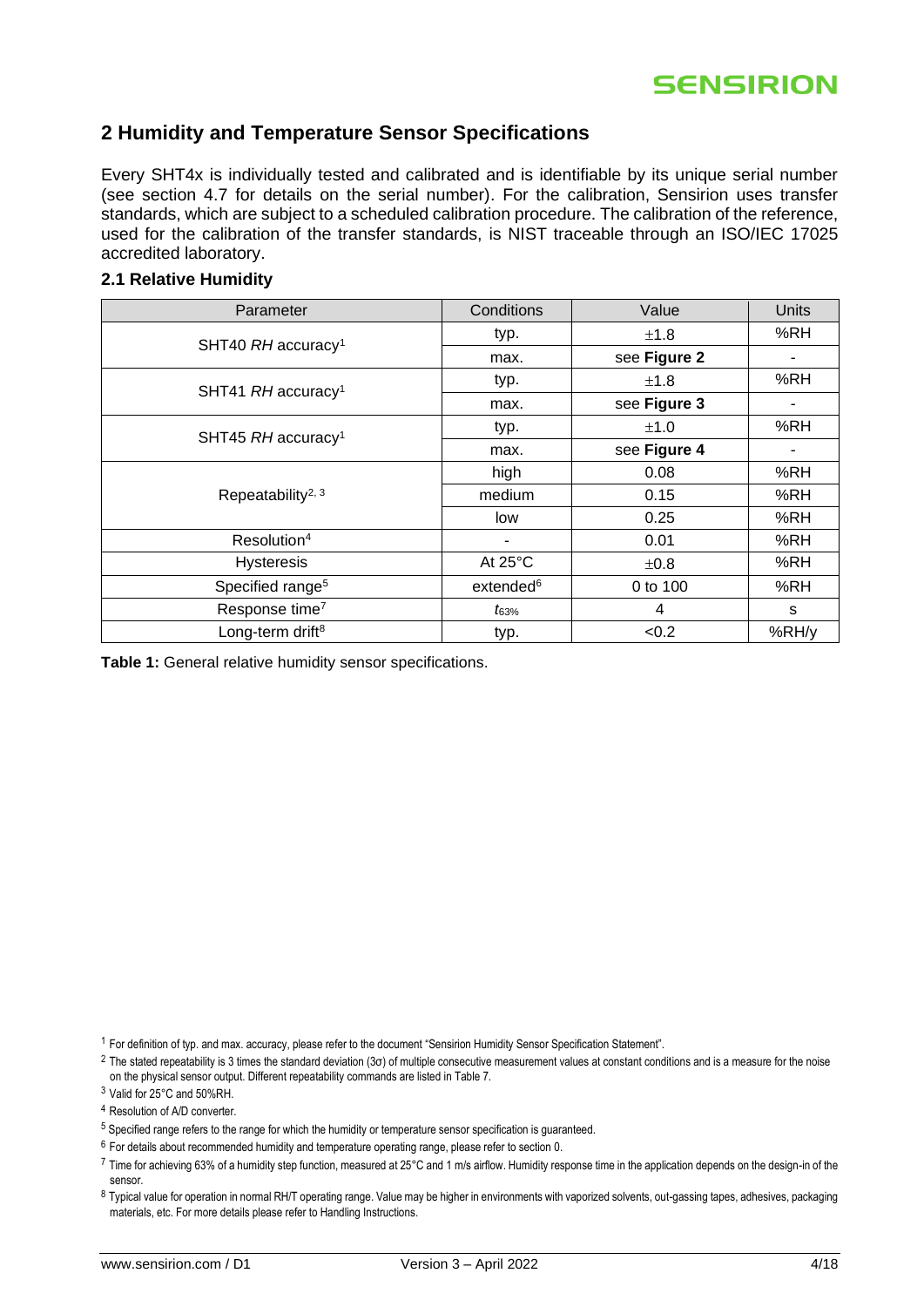#### **Relative Humidity Accuracy**



<span id="page-4-0"></span>**Figure 2:** SHT40 typical and maximal relative humidity accuracy at 25 °C.



<span id="page-4-1"></span>**Figure 3:** SHT41 typical and maximal relative humidity accuracy at 25 °C.



**Figure 4:** SHT45 typical and maximal relative humidity accuracy at 25 °C

### <span id="page-4-2"></span>**Relative Humidity Accuracy at the Extended Temperature Range**

The typical RH accuracy tolerances in the range of T = 0°C … 80 °C are given in **[Figure 5](#page-4-3)**, **[Figure](#page-4-4) [6](#page-4-4)** and **[Figure 7](#page-5-1)**.

<span id="page-4-3"></span>



**SHT41 |typ. Delta %RH|**

<span id="page-4-4"></span>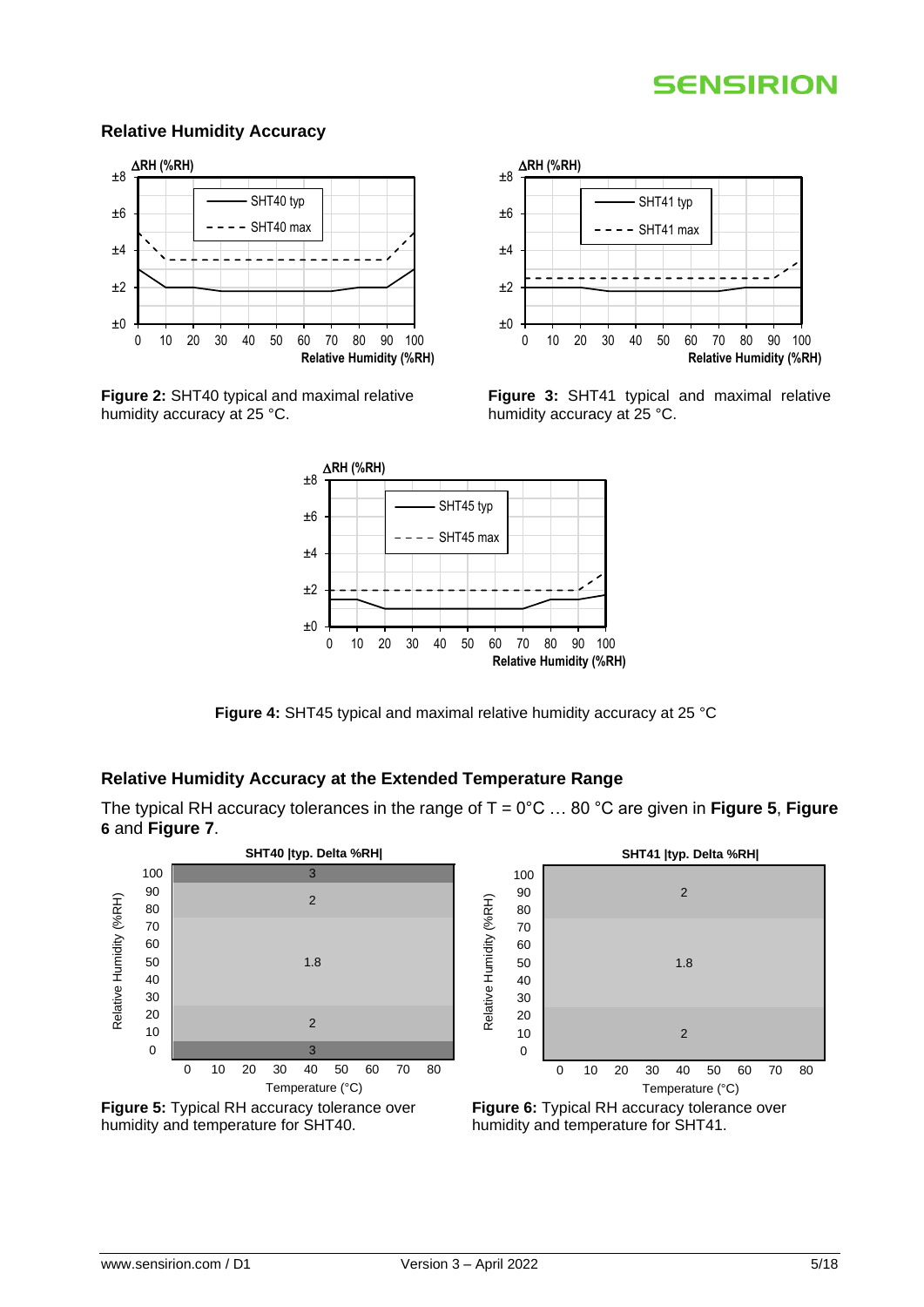

**Figure 7:** Typical RH accuracy tolerance over humidity and temperature for SHT45.

#### <span id="page-5-1"></span><span id="page-5-0"></span>**2.2 Temperature**

| Parameter                     | Conditions | Value           | Units           |
|-------------------------------|------------|-----------------|-----------------|
|                               | typ.       | ±0.2            | °C              |
| SHT40 T Accuracy <sup>1</sup> | max.       | see Figure 8    |                 |
|                               | typ.       | ±0.2            | $^{\circ}C$     |
| SHT41 T Accuracy <sup>1</sup> | max.       | see Figure 9    | ٠               |
|                               | typ.       | ±0.1            | $^{\circ}C$     |
| SHT45 T Accuracy <sup>1</sup> | max.       | see Figure 10   | ٠               |
|                               | high       | 0.04            | $^{\circ}C$     |
| Repeatability <sup>2</sup>    | medium     | 0.07            | $\rm ^{\circ}C$ |
|                               | low        | 0.1             | $\rm ^{\circ}C$ |
| Resolution <sup>4</sup>       | ۰          | 0.01            | $^{\circ}C$     |
| Specified range <sup>5</sup>  |            | $-40$ to $+125$ | $^{\circ}C$     |
| Response time <sup>9</sup>    | $t_{63\%}$ | 2               | s               |
| Long-term drift <sup>10</sup> | typ.       | < 0.03          | $\degree$ C/y   |

**Table 2:** General temperature sensor specifications.

<sup>9</sup> Temperature response time depends on heat conductivity of sensor substrate and design-in of sensor in application.

 $10$  Max. value is <  $0.04$ °C/y.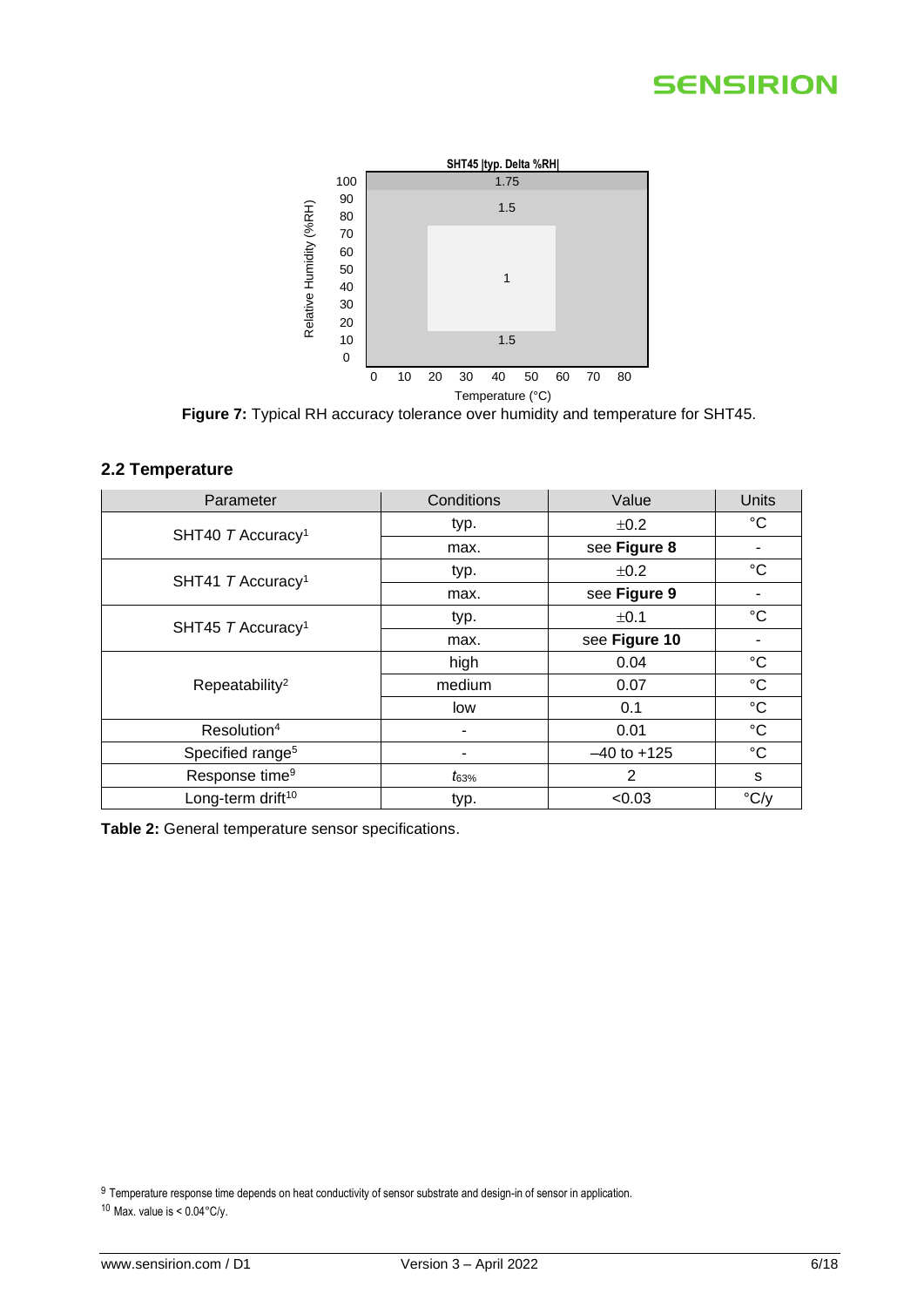#### **Temperature Accuracy**

<span id="page-6-0"></span>

<span id="page-6-1"></span>**Figure 8:** SHT40 typical and maximal temperature accuracy.



<span id="page-6-2"></span>**Figure 9:** SHT41 typical and maximal temperature accuracy.



**Figure 10:** SHT45 typical and maximal temperature accuracy.

#### <span id="page-6-3"></span>**2.3 Recommended Operating Conditions**

The sensor shows best performance when operated within the recommended normal temperature and humidity range of 5 °C ... 60 °C and 20 %RH ... 80 %RH, respectively. Long term exposure to conditions outside recommended normal range, especially at high relative humidity, may temporarily offset the RH signal (e.g. +3 %RH after 60 h at > 80 %RH). After returning into the recommended normal temperature and humidity range the sensor will recover to within specifications by itself. Prolonged exposure to extreme conditions may accelerate ageing.

To ensure stable operation of the humidity sensor, the conditions described in the document [2] regarding exposure to volatile organic compounds must be met. Please note as well that this does apply not only to transportation and manufacturing, but also to operation of the SHT4x.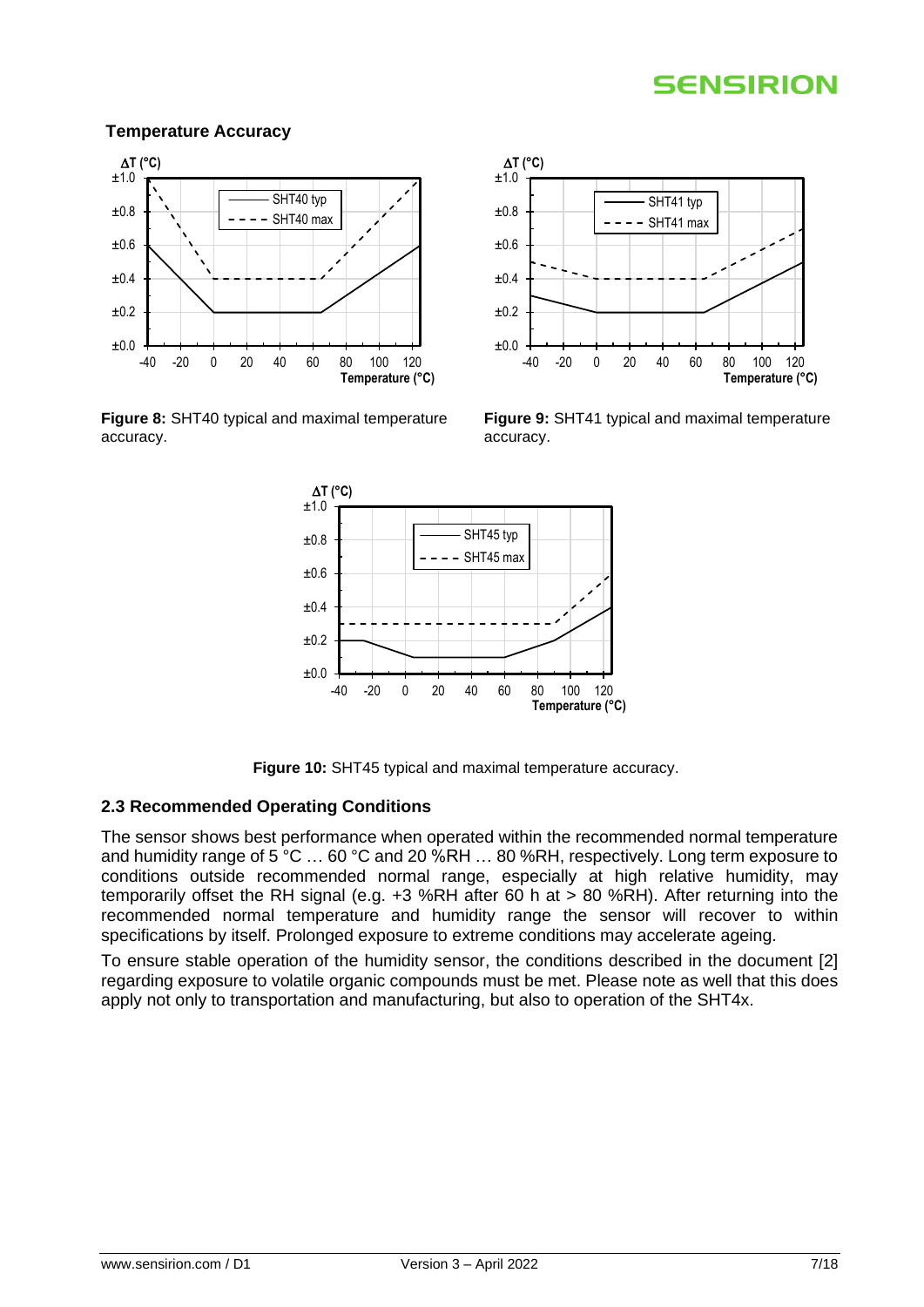### <span id="page-7-0"></span>**3 Electrical Specifications**

Valid for all electrical specifications: Typical values correspond to  $V_{DD} = 3.3$  V and  $T = 25$  °C. Min. and max. values are valid in the full temperature range -40 °C ... 125 °C and at declared *V*<sub>DD</sub> levels and are based on characterization.

| Parameter                             | Symbol                 | Conditions                                                  | Min                                                     | Typ                          | Max                       | Unit   | Comments                                                                                                                             |
|---------------------------------------|------------------------|-------------------------------------------------------------|---------------------------------------------------------|------------------------------|---------------------------|--------|--------------------------------------------------------------------------------------------------------------------------------------|
| Supply<br>voltage                     | V <sub>DD</sub>        |                                                             | 1.08                                                    | 3.3                          | 3.6                       | $\vee$ |                                                                                                                                      |
| Power-<br>up/down level               | <b>VPOR</b>            | Static power supply                                         | 0.6                                                     | L,                           | 1.08                      | $\vee$ |                                                                                                                                      |
| Slew rate of<br>the supply<br>voltage | V <sub>DD</sub> , slew |                                                             |                                                         |                              | 20                        | V/ms   | Voltage changes on the<br>supply between V <sub>DD, min</sub><br>and V <sub>DD, max</sub> . Faster slew<br>rates may lead to a reset |
|                                       |                        | Idle state                                                  | ۰<br>$\overline{\phantom{a}}$                           | 0.08                         | 1.0<br>3.4                | μA     | At 25°C<br>At 125°C                                                                                                                  |
|                                       |                        | Power up                                                    | $\overline{\phantom{0}}$                                | 50                           |                           | μA     |                                                                                                                                      |
| Supply current                        | <b>J</b> <sub>DD</sub> | Measurement                                                 | $\overline{\phantom{a}}$                                | 320                          | 500                       | μA     | Current while sensor is<br>measuring                                                                                                 |
| (no heater)                           |                        | Aver., high repeatability                                   | $\blacksquare$                                          | 2.2                          | -                         |        |                                                                                                                                      |
|                                       |                        | Aver., med. repeatability                                   | $\overline{\phantom{0}}$                                | 1.2                          | $\overline{\phantom{a}}$  | μA     | Aver. current consumption<br>(continuous operation with<br>one meas. per second)                                                     |
|                                       |                        | Aver., low repeatability                                    | $\overline{\phantom{0}}$                                | 0.4                          | $\overline{\phantom{a}}$  |        |                                                                                                                                      |
| Power                                 |                        | Aver., high repeatability                                   | $\overline{\phantom{a}}$                                | 2.6                          |                           |        |                                                                                                                                      |
| consumpt. at<br>$VDD=1.2V$            |                        | Aver., med. repeatability                                   | $\qquad \qquad \blacksquare$                            | 1.4                          | $\blacksquare$            | μW     | Aver. power consumption<br>(continuous operation with<br>one meas. per second)                                                       |
| (no heater)                           |                        | Aver., low repeatability                                    | $\qquad \qquad \blacksquare$                            | 0.5                          |                           |        |                                                                                                                                      |
| Low level<br>input voltage            | <b>VIL</b>             |                                                             | 0                                                       |                              | $0.3*$<br>V <sub>DD</sub> | $\vee$ |                                                                                                                                      |
| High level<br>input voltage           | <b>V<sub>IH</sub></b>  |                                                             | $0.7*$<br>V <sub>DD</sub>                               | L,                           | <b>V</b> <sub>DD</sub>    | $\vee$ |                                                                                                                                      |
| Pull up                               |                        | $V_{DD}$ < 1.62 V                                           | 820                                                     | $\frac{1}{2}$                | $\blacksquare$            | Ω      | $\overline{\phantom{0}}$                                                                                                             |
| resistors                             | $R_{p}$                | $V_{DD} \geq 1.62$ V                                        | 390                                                     | $\qquad \qquad \blacksquare$ |                           | Ω      |                                                                                                                                      |
|                                       |                        | $V_{DD}$ < 1.62V,<br>$R_{\text{pullup}} > 820 \Omega$       | -                                                       |                              | $0.2*$<br>V <sub>DD</sub> | $\vee$ |                                                                                                                                      |
| Low level<br>output voltage           | VOL                    | $V_{DD} = 1.62V  2.0V,$<br>$R_{\text{pullup}} > 390 \Omega$ |                                                         |                              | $0.2*$<br>$V_{DD}$        | $\vee$ |                                                                                                                                      |
|                                       |                        | $V_{DD} > 2.0 V$ .<br>$R_{\text{pullup}}$ > 390 $\Omega$    |                                                         |                              | 0.4                       | v      |                                                                                                                                      |
| Capacitive<br>bus load                |                        | $R_P \leq 820 \Omega$ : fast mode                           |                                                         |                              | 400                       | pF     | Capacitive bus load can be<br>determined from<br>$C_b < t_{rise} / (0.8473 \cdot R_p).$                                              |
|                                       |                        | $C_{b}$                                                     | $R_p = 390 \Omega$ ,<br>VDD > 1.62 V: fast<br>mode plus |                              |                           | 340    | рF                                                                                                                                   |

#### <span id="page-7-1"></span>**3.1 Electrical Characteristics**

<span id="page-7-2"></span>**Table 3:** Electrical specifications.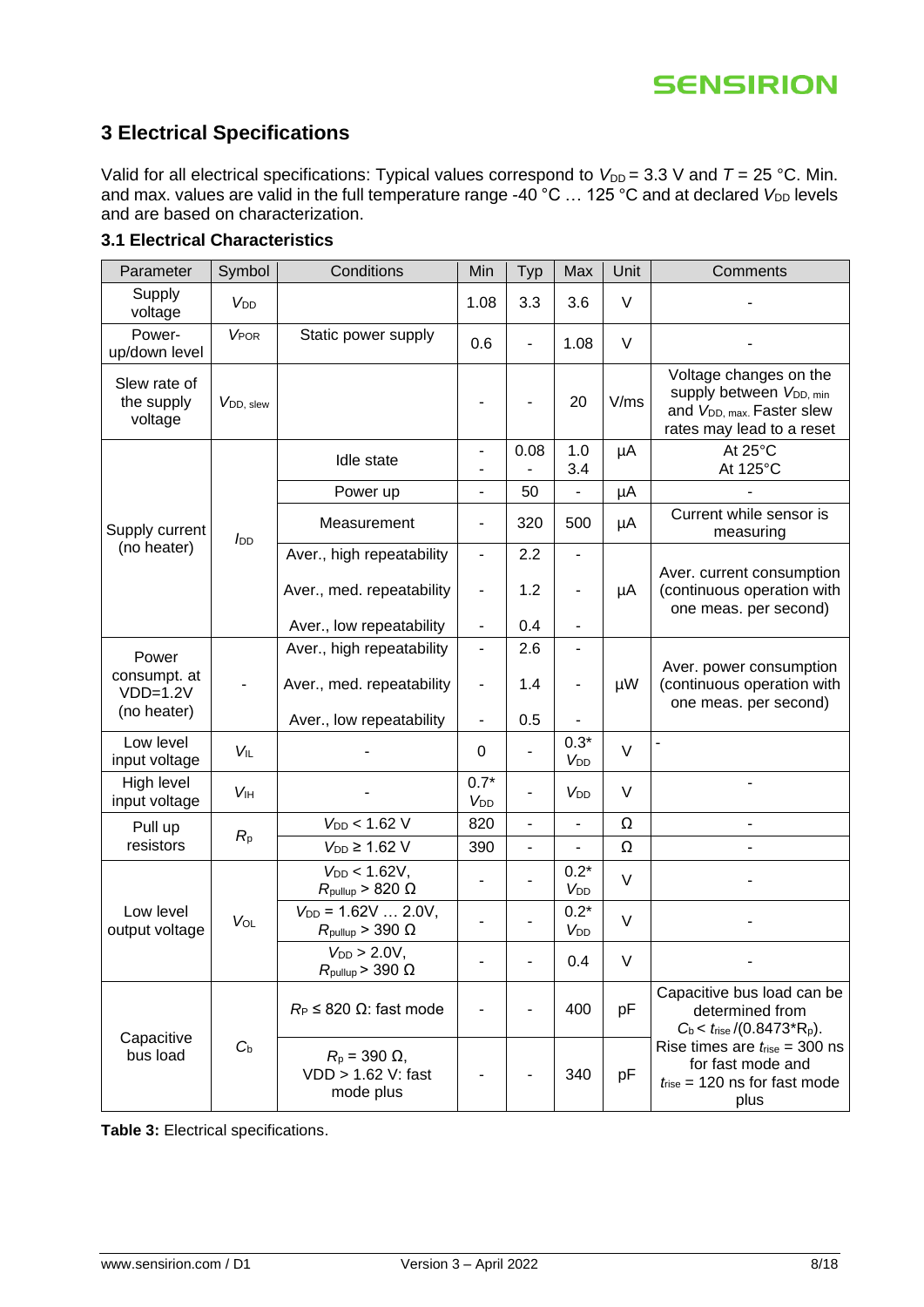

#### <span id="page-8-0"></span>**3.2 Timings**

Max. values are measured at -40°C and 1.08 V supply voltage (based on characterization).

| Parameter               | Symbol          | Conditions                                 | Min. | Typ. | Max. | <b>Units</b> | Comments                                                                                                                  |  |
|-------------------------|-----------------|--------------------------------------------|------|------|------|--------------|---------------------------------------------------------------------------------------------------------------------------|--|
| Power-up time           | $t_{\text{PU}}$ | After hard reset,<br>$V_{DD} \geq V_{POR}$ |      | 0.3  | 1    | ms           | Time between V <sub>DD</sub><br>reaching V <sub>POR</sub> and<br>sensor entering idle<br>state                            |  |
| Soft reset time         | $t_{\sf SR}$    | After soft reset                           |      |      | 1    | ms           | Time between ACK of<br>soft reset command and<br>sensor entering idle<br>state. Also valid for I2C<br>general call reset. |  |
| Measurement<br>duration | <i>t</i> MEAS,I | Low<br>repeatability                       |      | 1.3  | 1.6  | ms           | Including $t_{\text{PU}}$ :<br>The three repeatability                                                                    |  |
|                         | $t$ MEAS, m     | Med.<br>repeatability                      |      | 3.7  | 4.5  | ms           | modes differ with<br>respect to measurement                                                                               |  |
|                         | MEAS.h          | High<br>repeatability                      |      | 6.9  | 8.3  | ms           | duration, noise level and<br>energy consumption                                                                           |  |
| Heater-on duration      | tHeater         | Long pulse                                 | 0.9  | 1    | 1.1  | s            | After that time the heater<br>is automatically switched<br>off                                                            |  |
|                         |                 | Short pulse                                | 0.09 | 0.1  | 0.11 | s            | After that time the heater<br>is automatically switched<br>off                                                            |  |

<span id="page-8-4"></span>**Table 4** System timing specifications.

#### <span id="page-8-1"></span>**3.3 Absolute Maximum Ratings**

Stress levels beyond those listed in [Table 5](#page-8-3) may cause permanent damage or affect the reliability of the device. These are stress ratings only and functional operation of the device at these conditions is not guaranteed. Ratings are only tested each at a time.

| Parameter                               | Rating                                                |
|-----------------------------------------|-------------------------------------------------------|
| Max. voltage on any pin                 | $V_{SS}$ - 0.3 V $V_{DD}$ + 0.3 V                     |
| Operating temperature range             | $-40\degree$ C $\ldots$ 125 $\degree$ C $\phantom{1}$ |
| Storage temperature range <sup>11</sup> | $-40 °C$ 150 °C                                       |
| ESD HBM                                 | $2$ kV                                                |
| ESD CDM                                 | 500 V                                                 |
| Latch up, JESD78 Class II, 125°C        | $+100 \text{ mA}$                                     |

<span id="page-8-3"></span><span id="page-8-2"></span>**Table 5:** Absolute maximum ratings.

<sup>11</sup> The recommended storage temperature range is 10-50°C. Please consult the document "SHTxx Handling Instructions" for more information.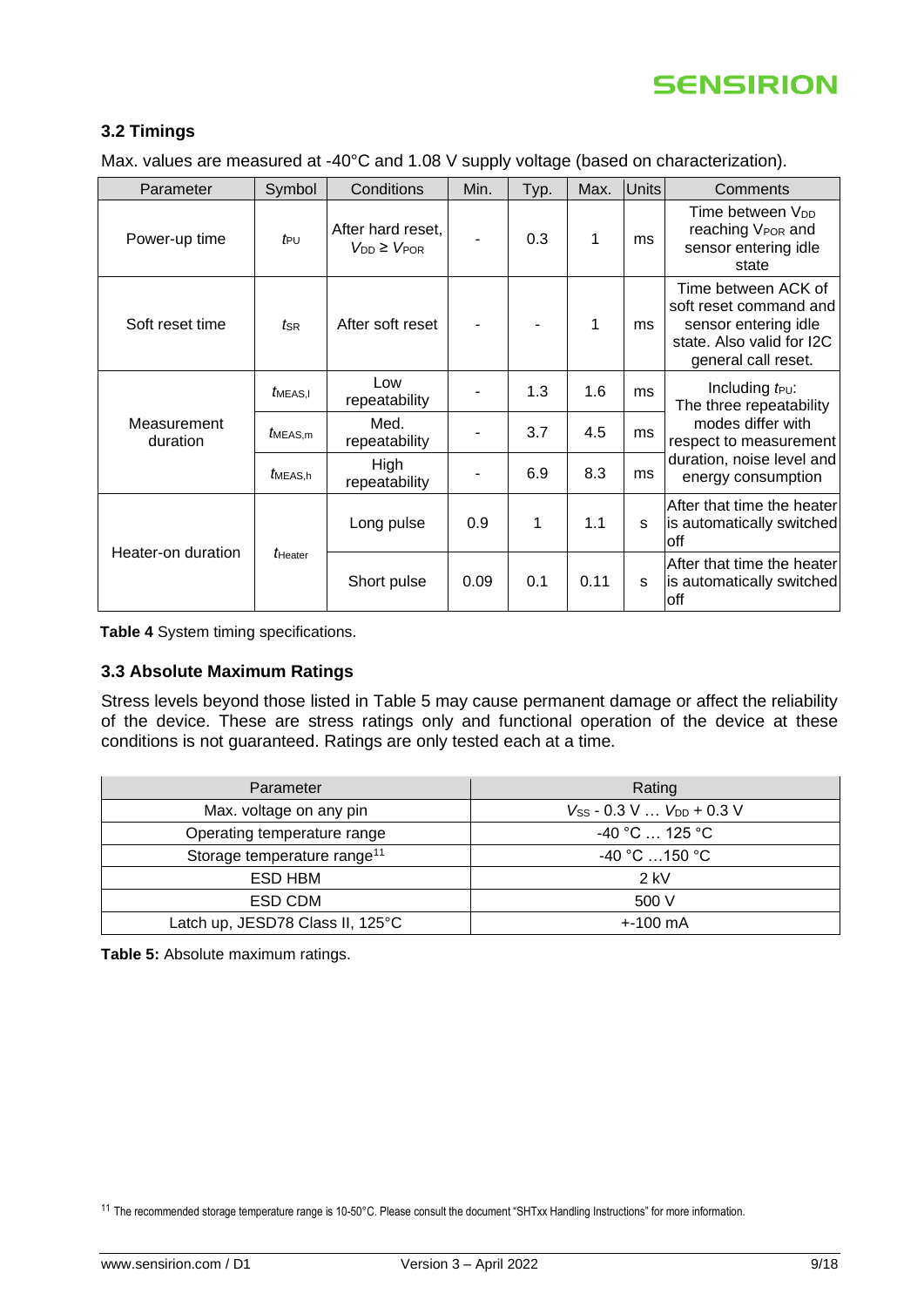### **4 Sensor Operation**

#### <span id="page-9-0"></span>**4.1 I2C communication**

I2C communication is based on NXP's I2C-bus specification and user manual UM10204, Rev.6, 4 April 2014. Supported I2C modes are standard, fast mode, and fast mode plus. Data is transferred in multiples of 16-bit words and 8-bit checksum (cyclic redundancy check  $=$  CRC). All transfers must begin with a start condition (S) and terminate with a stop condition (P). To finish a read transfer, send not acknowledge (NACK) and stop condition (P). Addressing a specific slave device is done by sending its 7-bit I2C address followed by an eighth bit, denoting the communication direction: "zero" indicates transmission to the slave, i.e. "write", a "one" indicates a "read" request. Schematics of the I2C transfer types are sketched in **Error! Reference source not found.**. The sensor does not support clock-stretching. In case the sensor receives a read header and is still busy with e.g. measurement or heating, it will return a NACK. Measurement data can only be received once and will be deleted from the sensor's register after the first acknowledged I2C read header.



**Figure 11:** I2C transfer types: First a write header is sent to the I2C slave, followed by a command, for example "measure RH&T with highest precision". After the measurement is finished the read request directed to this I2C slave will be acknowledged and transmission of data will be started by the slave.

#### <span id="page-9-1"></span>**4.2 I2C Communication Timing**

All details on the timing are following the interface specification of NXP's user manual UM10204, Rev.6, 4 April 2014. Please follow mandatory capacitor and resistor requirements given in **[Table](#page-7-2)  [3](#page-7-2)**.

#### <span id="page-9-2"></span>**4.3 Data type & length**

I2C bus operates with 8-bit data packages. Information from the sensor to the master has a checksum after every second 8-bit data package.

Humidity and temperature data will always be transmitted in the following way: The first value is the temperature signal (2  $*$  8-bit data + 8-bit CRC), the second is the humidity signal (2  $*$  8-bit data + 8-bit CRC).

#### <span id="page-9-3"></span>**4.4 Checksum Calculation**

For read transfers each 16-bit data is followed by a checksum with the following properties

| Property                    | Value                        |
|-----------------------------|------------------------------|
| Name                        | CRC-8                        |
| Message Length              | 16-bit                       |
| Polynomial                  | $0x31 (x^8 + x^5 + x^4 + 1)$ |
| Initialization              | 0xFF                         |
| <b>Reflect Input/Output</b> | false/false                  |
| Final XOR                   | 0x00                         |
| Examples                    | $CRC(0xBEEF) = 0x92$         |

**Table 6** Data checksum properties.

The master may abort a read transfer after the 16-bit data if it does not require a checksum.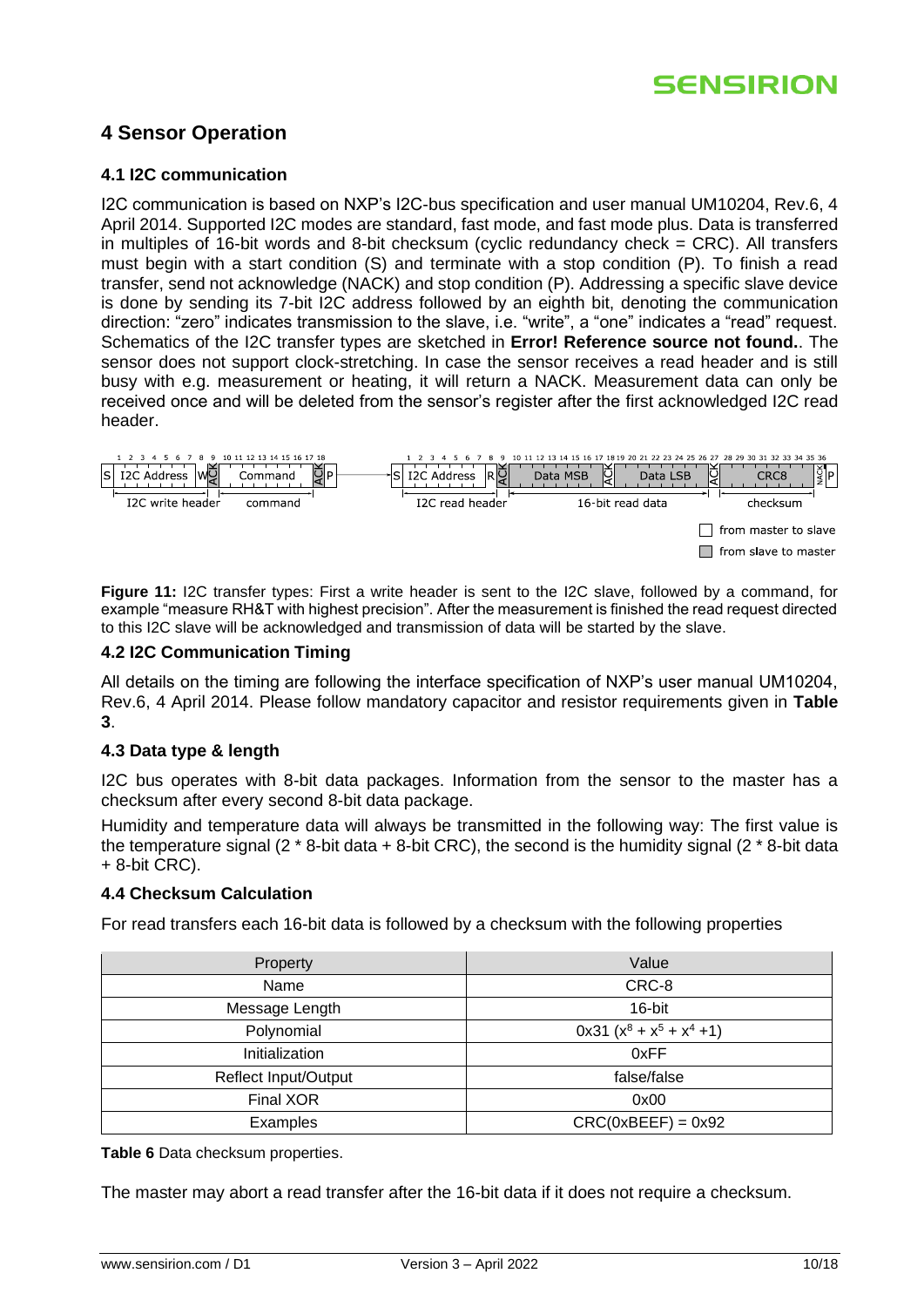

#### <span id="page-10-0"></span>**4.5 Command Overview**

| Command<br>(hex) | Response length<br>incl. CRC (bytes) | Description<br>[return values]                                                                                                                                        |
|------------------|--------------------------------------|-----------------------------------------------------------------------------------------------------------------------------------------------------------------------|
| 0xFD             | 6                                    | measure T & RH with high precision (high repeatability)<br>[2 * 8-bit T-data; 8-bit CRC; 2 * 8-bit RH-data; 8-bit CRC]                                                |
| 0xF6             | 6                                    | measure T & RH with medium precision (medium repeatability)<br>[2 * 8-bit T-data; 8-bit CRC; 2 * 8-bit RH-data; 8-bit CRC]                                            |
| 0xE0             | 6                                    | measure T & RH with lowest precision (low repeatability)<br>[2 * 8-bit T-data; 8-bit CRC; 2 * 8-bit RH-data; 8-bit CRC]                                               |
| 0x89             | 6                                    | read serial number<br>[2 * 8-bit data; 8-bit CRC; 2 * 8-bit data; 8-bit CRC]                                                                                          |
| 0x94             |                                      | soft reset<br>[ACK]                                                                                                                                                   |
| 0x39             | 6                                    | activate heater with 200mW for 1s, including a high precision<br>measurement just before deactivation<br>[2 * 8-bit T-data; 8-bit CRC; 2 * 8-bit RH-data; 8-bit CRC]  |
| 0x32             | 6                                    | activate heater with 200mW for 0.1s including a high precision<br>measurement just before deactivation<br>[2 * 8-bit T-data; 8-bit CRC; 2 * 8-bit RH-data; 8-bit CRC] |
| 0x2F             | 6                                    | activate heater with 110mW for 1s including a high precision<br>measurement just before deactivation<br>[2 * 8-bit T-data; 8-bit CRC; 2 * 8-bit RH-data; 8-bit CRC]   |
| 0x24             | 6                                    | activate heater with 110mW for 0.1s including a high precision<br>measurement just before deactivation<br>[2 * 8-bit T-data; 8-bit CRC; 2 * 8-bit RH-data; 8-bit CRC] |
| 0x1E             | 6                                    | activate heater with 20mW for 1s including a high precision<br>measurement just before deactivation<br>[2 * 8-bit T-data; 8-bit CRC; 2 * 8-bit RH-data; 8-bit CRC]    |
| 0x15             | 6                                    | activate heater with 20mW for 0.1s including a high precision<br>measurement just before deactivation<br>[2 * 8-bit T-data; 8-bit CRC; 2 * 8-bit RH-data; 8-bit CRC]  |

<span id="page-10-5"></span>**Table 7** Overview of I2C commands. If the sensor is not ready to process a command, e.g. because it is still measuring, it will response with NACK to the I2C read header. Given heater power values are typical and valid for VDD=3.3V.

#### <span id="page-10-1"></span>**4.6 Conversion of Signal Output**

The digital sensor signals correspond to following humidity and temperature values:

$$
RH = \left(-6 + 125 \cdot \frac{S_{RH}}{2^{16} - 1}\right) \% RH
$$
 (1)

<span id="page-10-3"></span><span id="page-10-2"></span>
$$
T = \left(-45 + 175 \cdot \frac{S_T}{2^{16} - 1}\right) \,^{\circ}\mathrm{C}
$$
 (2)

<span id="page-10-4"></span>
$$
T = \left(-49 + 315 \cdot \frac{S_T}{2^{16} - 1}\right) \, \text{°F} \tag{3}
$$

N.B.: The RH conversion formula (1) allows values to be reported which are outside of the range of 0 %RH … 100 %RH. Relative humidity values which are smaller than 0 %RH and larger than 100 %RH are non-physical, however these "uncropped" values might be found beneficial in some cases (e.g. when the distribution of the sensors at the measurement boundaries are of interest). For all users who do not want to engage in evaluation of these non-physical values, cropping of the RH signal to the range of 0 %RH … 100 %RH is advised.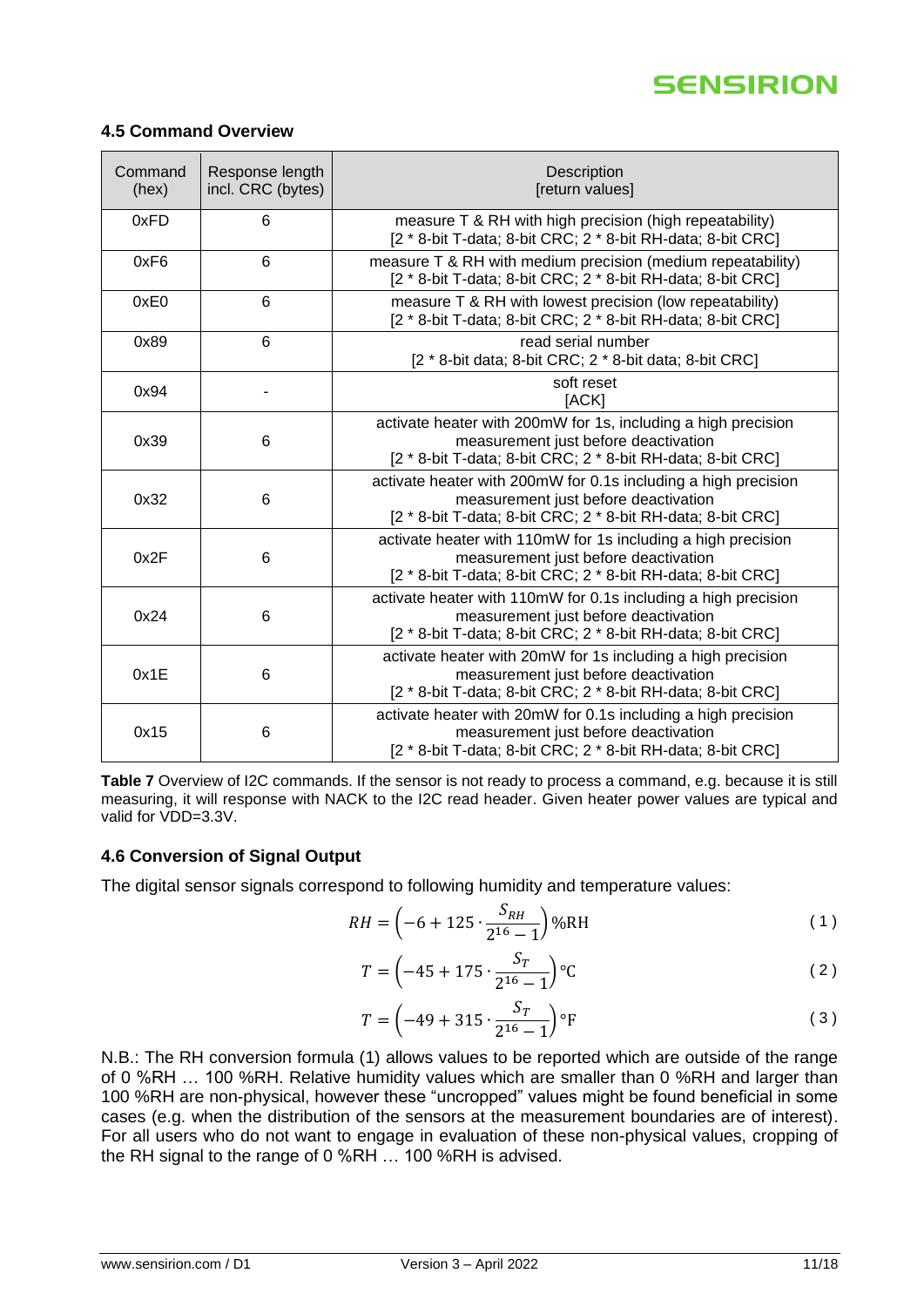

#### <span id="page-11-0"></span>**4.7 Serial number**

Each sensor has a unique serial number, that is assigned by Sensirion during production. It is stored in the one-time-programmable memory and cannot be manipulated after production. The serial number is accessible via I2C command 0x89 and is transmitted as two 16-bit words, each followed by an 8-bit CRC.

#### <span id="page-11-1"></span>**4.8 Reset & Abort**

A reset of the sensor can be achieved in three ways:

- Soft reset: send the reset command described in **[Table 7](#page-10-5)**.
- I2C general call reset: all devices on I2C bus are reset by sending the command 0x06 to the I2C address 0x00.
- Power down (incl. pulling SCL and SDA low)

Any command that triggers an action at the sensor can be aborted via I2C general call reset or soft reset.

#### <span id="page-11-2"></span>**4.9 Heater Operation**

The sensor incorporates an integrated on-package heater which can be switched on by the set of commands given in **[Table 7](#page-10-5)**. Three heating powers and two heating durations are selectable. After reception of a heater-on command, the sensor executes the following procedure:

- 1. The heater is enabled, and the timer starts its count-down.
- 2. On timer expiration a temperature and humidity measurement with the highest repeatability is started, the heater remains enabled.
- 3. After the measurement is finished the heater is turned off.
- 4. Temperature and humidity values are now available for readout.

The maximum on-time of the heater commands is 1 second in order to prevent overheating of the sensor by unintended usage of the heater. Thus, there is no dedicated command to turn off the heater. For extended heating periods it is required to send periodic heater-on commands, keeping in mind that the heater is designed for a maximal duty cycle of less than 10%. To obtain a fast increase in temperature the idle time between consecutive heating pulses shall be kept minimal.

#### **Possible Heater Use Cases**

There will be dedicated Sensirion application notes elaborating on various use cases of the heater. In general, the applications of the on-package heater range around:

- 1. Removal of condensed / spray water on the sensor surface. Although condensed water is not a reliability / quality problem to the sensor, it will however make the sensor nonresponsive to RH changes in the air as long as there is liquid water on the surface.
- 2. Creep-free operation in high humid environments. Periodic heating pulses allow for creepfree high-humidity measurements for extended times.

#### **Important notes for operating the heater:**

- 1. The heater is designed for a maximum duty cycle of 10%, meaning the total heater-on-time should not be longer than 10% of the sensor's lifetime.
- 2. During operation of the heater, sensor specifications are not valid.
- 3. The temperature sensor can additionally be affected by the thermally induced mechanical stress, offsetting the temperature reading from the actual temperature.
- 4. The sensor's temperature (base temperature + temperature increase from heater) must not exceed  $T_{\text{max}}$  = 125 °C in order to have proper electrical functionality of the chip.
- 5. The heater draws a large amount of current once enabled (up to  $\sim$ 75mA in the highest power setting). Although a dedicated circuitry draws this current smoothly, the power supply must be strong enough to avoid large voltage drops that could provoke a sensor reset.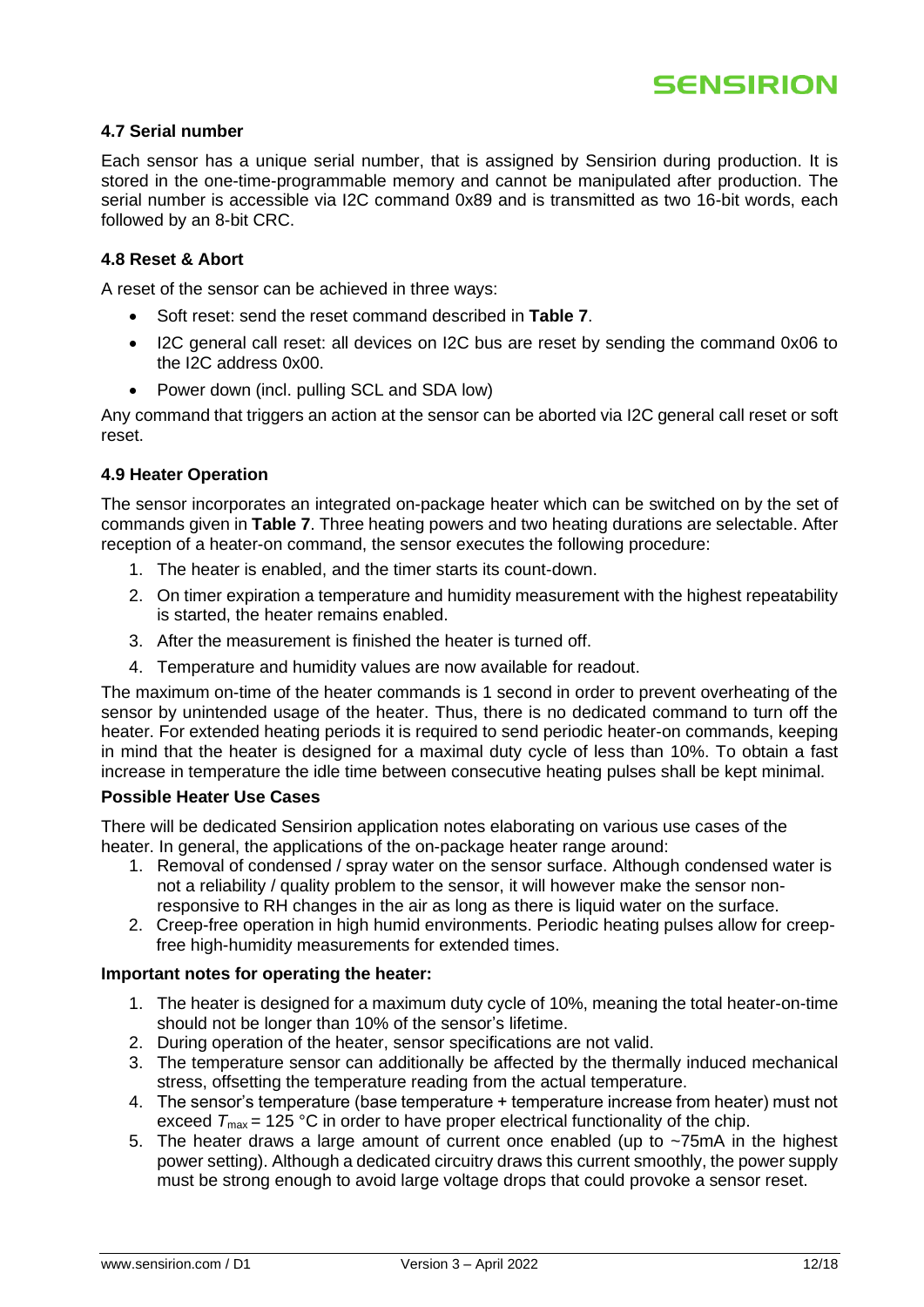6. If higher heating temperatures are desired, consecutive heating commands have to be sent to the sensor. The heater shall only be operated in ambient temperatures below 65°C else it could drive the sensor outside of its maximal operating temperature.

### <span id="page-12-0"></span>**5 Physical Specification**

#### <span id="page-12-1"></span>**5.1 Package Description**

SHT4x is provided in an open-cavity dual flat no lead (DFN) package. The humidity sensor opening is centered on the top side of the package. The sensor chip is made of silicon, hosted on a copper lead frame and overmolded by an epoxy-based mold compound. Exposed bottom side of the leadframe with the metallic contacts is Ni/Pd/Au coated, side walls are bare copper.

Moisture sensitivity level (MSL) of 1 according to IPC/JEDEC J-STD-020 is achieved. It is recommended to process the sensors within one year after date of delivery.

#### <span id="page-12-2"></span>**5.2 Package Outline**



**Figure 12** Dimensional drawing of SHT4x including package tolerances (units mm).

#### <span id="page-12-3"></span>**5.3 Land Pattern**

The land pattern is recommended to be designed according to the used PCB and soldering process together with the physical outer dimensions of the sensor. For reference, the land pattern used with Sensirion's PCBs and soldering processes is given in **[Figure 13](#page-13-1)**.

Soldering of the central die pad is optional. Sensirion recommends to not solder the central die pad because the sensor can reach higher temperatures upon heater activation.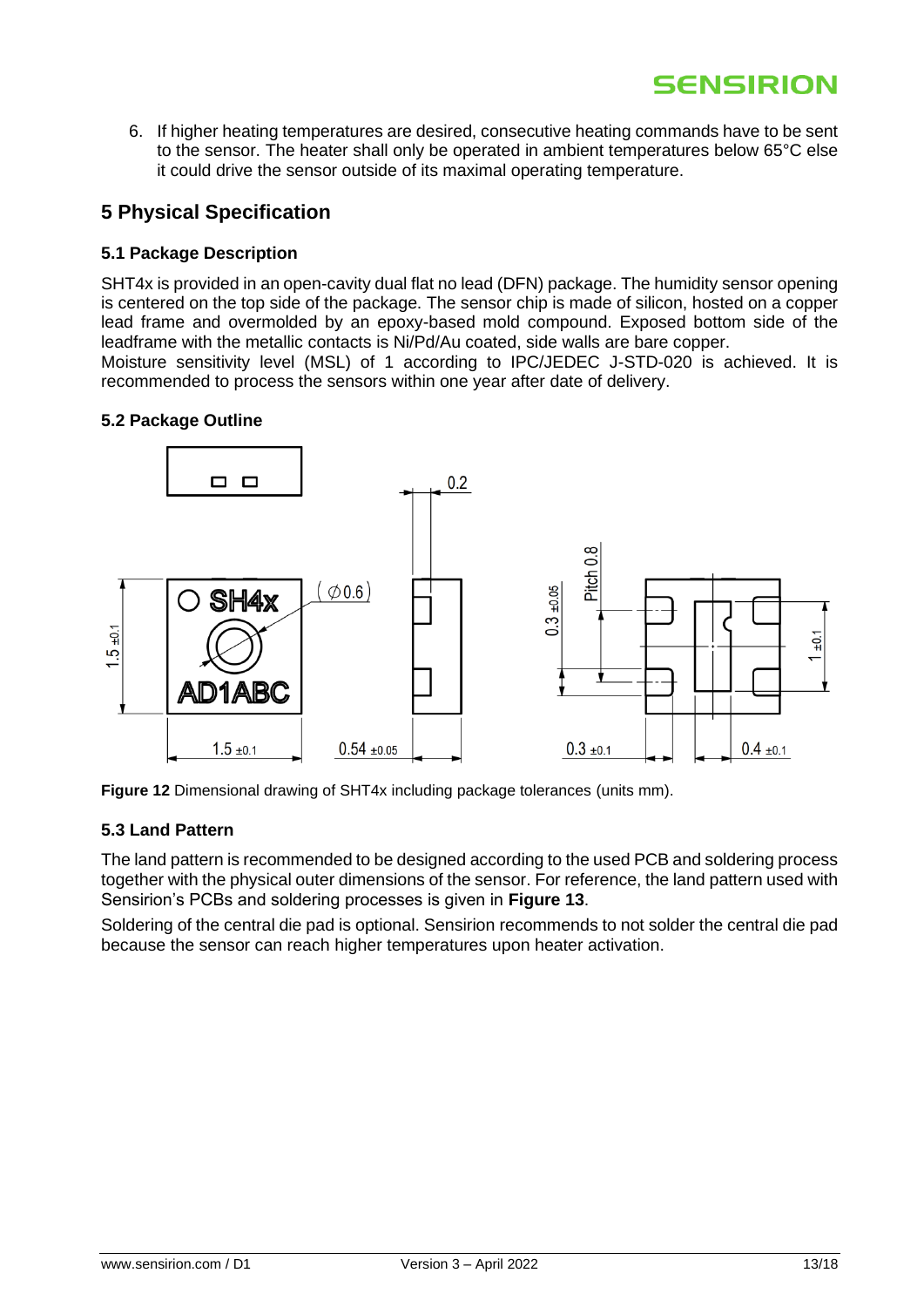

<span id="page-13-1"></span>**Figure 13:** Recommended land pattern (in mm). Details can vary and depend on used PCBs and solder processes. There shall be no copper under the sensor other than at the pin pads.

#### <span id="page-13-0"></span>**5.4 Pin Assignment & Laser Marking**



<span id="page-13-2"></span>Figure 14 Pin assignment (transparent top view). Dashed lines are only visible if sensor is viewed from below. The die pad is not directly connected to any pin.

The laser marking consists of two lines, indicated in **[Figure 14](#page-13-2)**. In the first line a filled circle serves as pin-1 indicator and is followed by "SH4". The last character will indicate the accuracy class of this product (here "x" serves as place holder). In the second line, the first three characters specify the product characteristics according to positions 7, 8 and 9 of **[Table 9](#page-15-3)**. The second three characters serve as internal batch tracking code.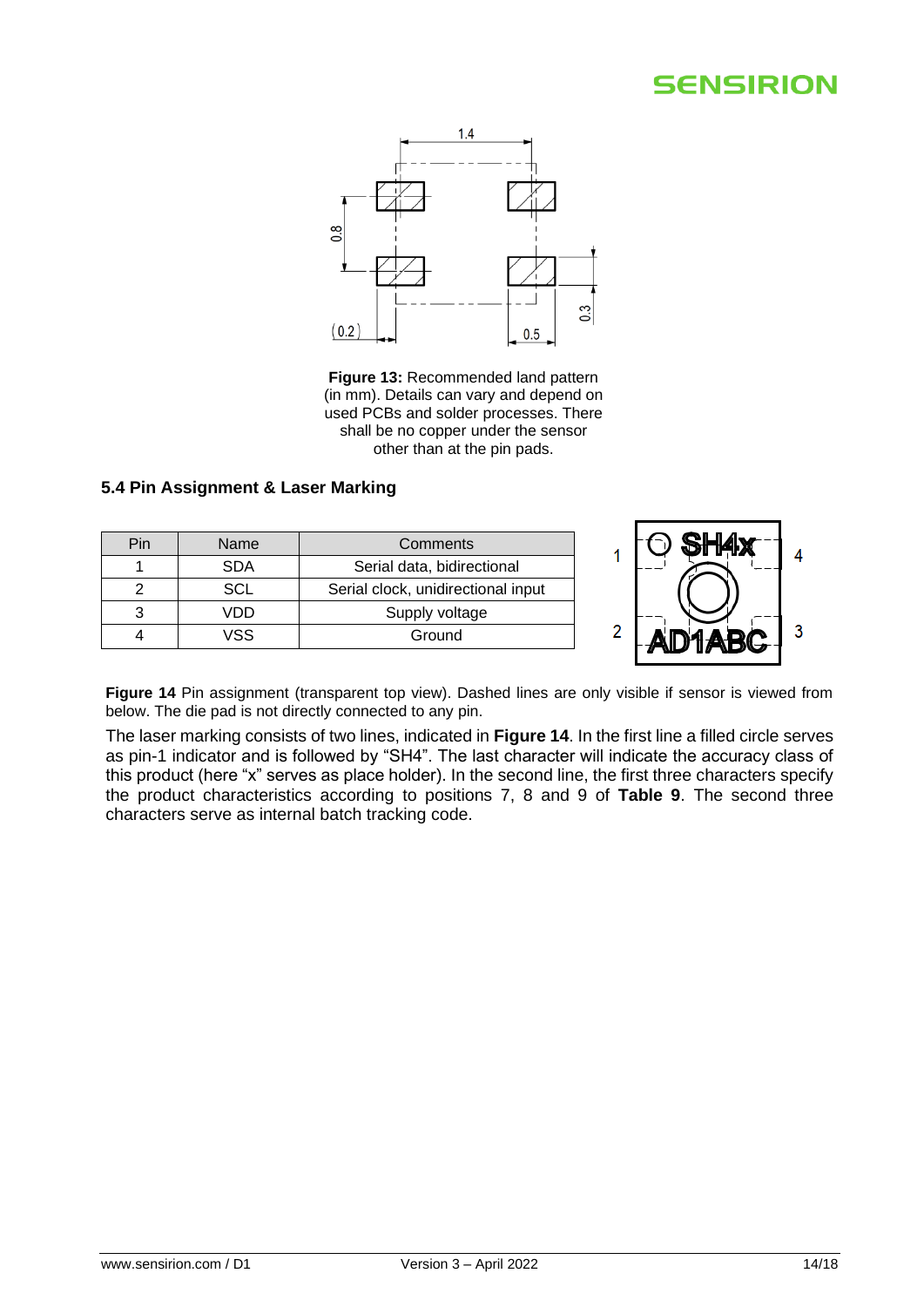

#### <span id="page-14-0"></span>**5.5 Thermal Information**

| Symbol                     | Description                                     | Heater off, die<br>pad soldered<br>(K/W) | Heater on, die<br>pad soldered<br>(K/W) | Heater off, die<br>pad<br>not soldered<br>(K/W) | Heater on, die<br>pad<br>not soldered<br>(K/W) |
|----------------------------|-------------------------------------------------|------------------------------------------|-----------------------------------------|-------------------------------------------------|------------------------------------------------|
| $R_{\theta}$ JA            | Junction-to-ambient<br>thermal resistance       | 246                                      | 308                                     | 297                                             | 357                                            |
| $R_{\theta I C}$           | Junction-to-case<br>thermal resistance          | 189                                      | 255                                     | 191                                             | 257                                            |
| $R_{\theta}$ <sub>JB</sub> | Junction-to-board<br>thermal resistance         | 159                                      | 225                                     | 193                                             | 258                                            |
| $\Psi_{IB}$                | Junction-to-board<br>characterization<br>param. | 159                                      | 223                                     | 191                                             | 254                                            |
| $\Psi_{IT}$                | Junction-to-top<br>characterization<br>param.   | 38                                       | 105                                     | 44                                              | 112                                            |

**Table 8** Typical values for thermal metrics. In the "heater on" columns a heater power of 200 mW was assumed. Soldering of the die pad is not recommended, therefore the two right hand side columns are bold. Values are based on simulation.

### <span id="page-14-1"></span>**6 Quality and Material Contents**

Qualification of SHT4x is performed based on the JEDEC JESD47 qualification test method, qualification report available on request. The device is fully RoHS and WEEE compliant, e.g. free of Pb, Cd, and Hg.

For general remarks of best practice in processing humidity sensor please refer to the handling instructions [2].

### <span id="page-14-2"></span>**7 Tape and Reel Packaging**

All specifications for the tape and reel packaging can be found on **[Figure 15](#page-14-3)**. Reel diameters are 13 inch and 8 inch for the 10k and the 2.5k packaging sizes, respectively.



<span id="page-14-3"></span>**Figure 15:** Tape and reel specifications including sensor orientation in pocket (see indication of two sensors on the right side of the tape).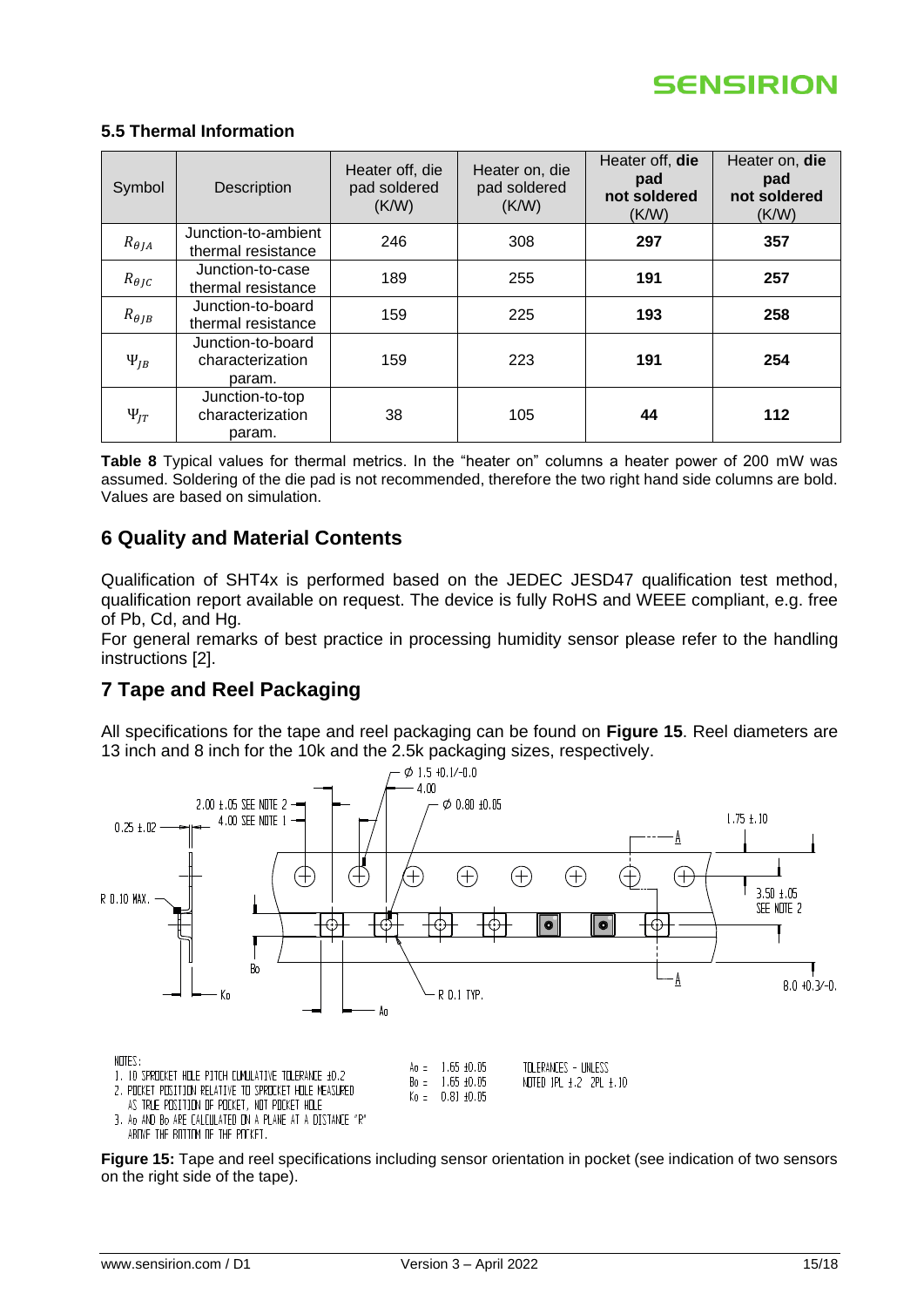| position | value(s)      | explanation                                                                         |
|----------|---------------|-------------------------------------------------------------------------------------|
|          | S             | <b>Sensirion</b>                                                                    |
| 2        | н             | <b>Humidity Signal</b>                                                              |
| 3        |               | <b>Temperature Signal</b>                                                           |
| 4        | 4             | Fourth product generation                                                           |
| 5        | 0<br>5        | Base accuracy<br>Intermediate accuracy<br>Best accuracy                             |
| 6        |               | delimiter                                                                           |
| 7        | A<br>B        | I2C interface with 0x44 address<br>I2C interface with 0x45 address                  |
| 8        | D             | DFN package                                                                         |
| 9        |               | reserved                                                                            |
|          | B             | package without membrane                                                            |
| 10       | F             | Package with integrated, patented PTFE membrane                                     |
|          | P             | Package with integrated, removable protection cap                                   |
| 11       |               | delimiter                                                                           |
| 12       | R.            | Tape on reel packaging                                                              |
| 13       | $\frac{2}{3}$ | Packaging article contains 2'500 pieces<br>Packaging article contains 10'000 pieces |

# <span id="page-15-0"></span>**8 Product Name Nomenclature**

<span id="page-15-3"></span>**Table 9** SHT4x product name nomenclature.

# <span id="page-15-1"></span>**9 Ordering Information**

| <b>Material Description</b> | <b>Material Number</b> | Details                                                                                | Quantity (pcs) |
|-----------------------------|------------------------|----------------------------------------------------------------------------------------|----------------|
| SHT40-AD1B-R2               | 3.000.465              | base RH&T acc., 0x44 I2C addr.                                                         | 2'500          |
| SHT40-AD1B-R3               | 3.000.353              | base RH&T acc., 0x44 I2C addr.                                                         | 10'000         |
| SHT40-AD1F-R3               | tbd                    | base RH&T acc., 0x44 I2C addr.,<br>including patented PTFE membrane<br>available Q3/22 | 10'000         |
| SHT40-AD1P-R3               | tbd                    | base RH&T acc., 0x44 I2C addr.,<br>removable protection cap<br>available Q3/22         | 10'000         |
| SHT40-BD1B-R2               | 3.000.492              | base RH&T acc., 0x45 I2C addr.                                                         | 2'500          |
| SHT40-BD1B-R3               | 3.000.610              | base RH&T acc., 0x45 I2C addr.                                                         | 10'000         |
| SHT41-AD1B-R2               | 3.000.466              | intermed. RH&T acc., 0x44 I2C addr.                                                    | 2'500          |
| SHT41-AD1B-R3               | 3.000.611              | intermed. RH&T acc., 0x44 I2C addr.                                                    | 10'000         |
| SHT45-AD1B-R2               | 3.000.645              | $±1.0$ %RH, $±0.1$ °C acc., 0x44 I2C addr.                                             | 2'500          |
| SHT45-AD1B-R3               | 3.000.750              | $±1.0$ %RH, $±0.1$ °C acc., 0x44 I2C addr.                                             | 10'000         |

<span id="page-15-4"></span><span id="page-15-2"></span>**Table 10** SHT4x ordering options.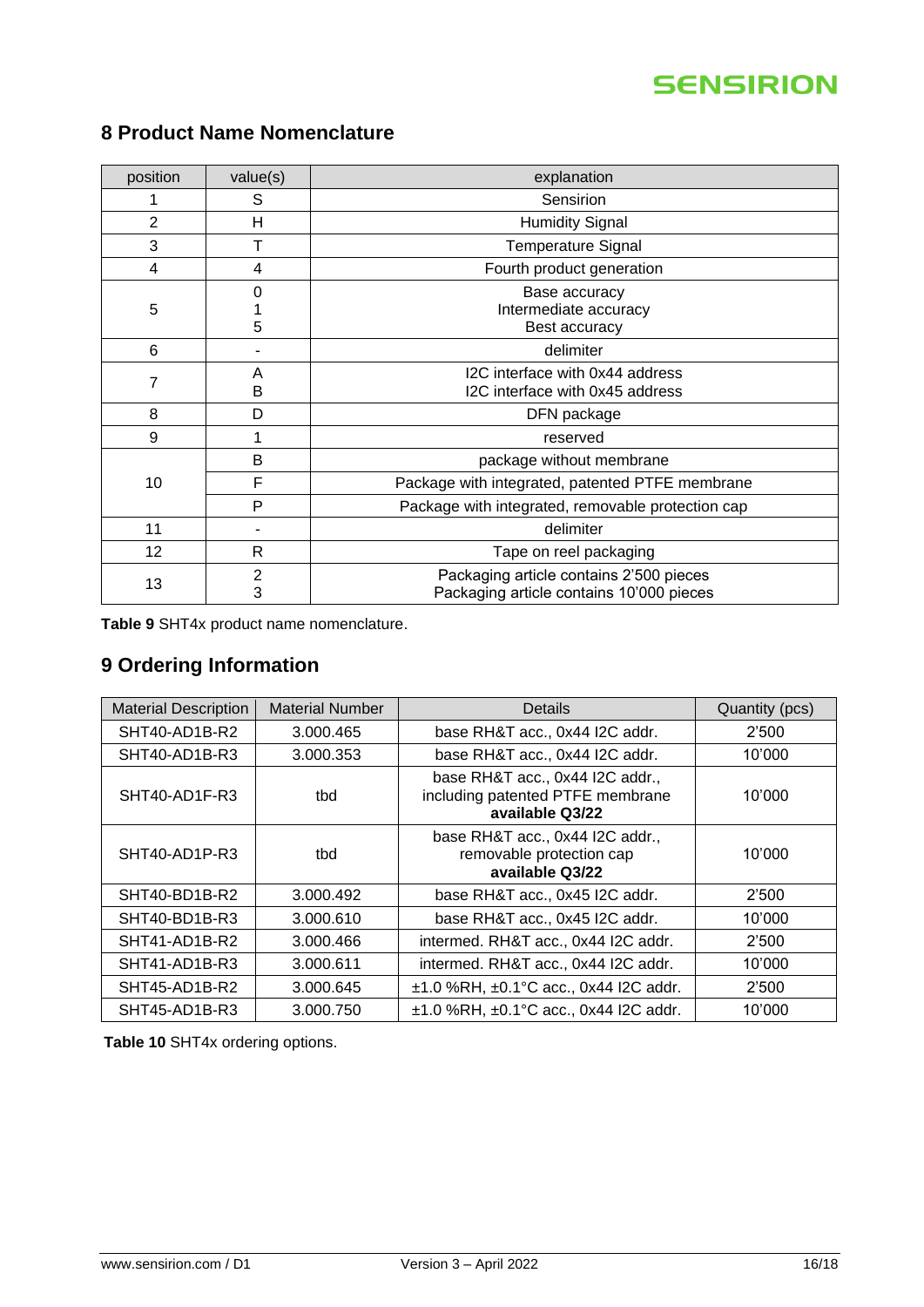

# **10 Bibliography**

- [1] K. Ehrhorn, "A Humidity Sensor and a Methode for Manufacturing the Same.". UK, DE, FR, NL, DM, BE, US, CN Patent EP1810013, US7741950, CN101040181, 2005.
- [2] Sensirion, "Handling Instructions for Humidity Sensors," 2020.

### <span id="page-16-0"></span>**11 Revision History**

| Date             | Version        | Page(s)         | Changes                                                    |
|------------------|----------------|-----------------|------------------------------------------------------------|
| October 2020     | 1              | all             | Initial release                                            |
| <b>July 2021</b> | $\overline{2}$ | multiple        | Typo correction                                            |
|                  |                | 3               | Included checksum in Figure 1                              |
|                  |                | 4               | Included description of NIST traceability in section 2     |
|                  |                | 4               | Included repeatability clarification in Table 1            |
|                  |                | 10              | Clarified I2C communication in section 4.1                 |
|                  |                | 9               | Removed waiting time specification in Table 4              |
|                  |                | 12              | Specified serial number in 4.7                             |
|                  |                | 15              | Updated qualification status in section 6                  |
|                  |                | 11              | Deleted binary com. & included return values in Table 7    |
|                  |                | 12 <sup>2</sup> | Updated note on duty cycle of heater in section 4.9        |
|                  |                | 12 <sub>2</sub> | Added note on large current drawn by heater in section 4.9 |
|                  |                | 16              | Updated ordering information in Table 10                   |
| April 2022       | 3              | multiple        | Included SHT45 RH- and T-accuracy specifications           |
|                  |                | multiple        | Extended max. heater duty cycle to 10%                     |
|                  |                | 4               | Reduced RH response time to 4s in Table 1                  |
|                  |                | 4               | Reduced long-term drift to <0.2 %RH/y in Table 1           |
|                  |                | 4               | Reduced hysteresis to ±0.8%RH at 25°C in Table 1           |
|                  |                | 9               | Updated max. measurement times in Table 4                  |
|                  |                | 10              | Included I2C communication timing in section 4.2           |
|                  |                | 16              | Introduced new product version in Table 9                  |
|                  |                | 16              | Updated ordering information in Table 10                   |